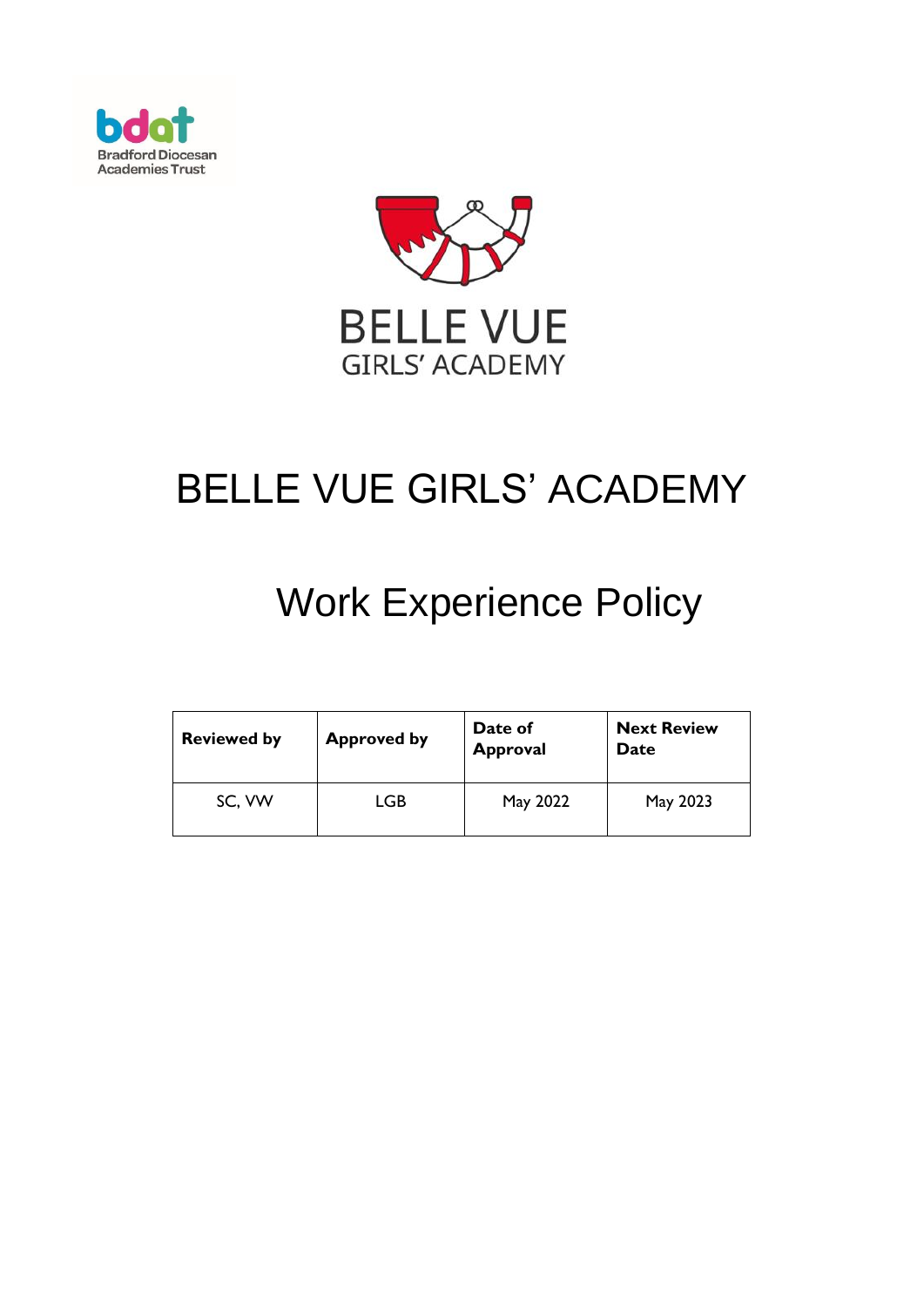# **Introduction**

The Department for Education (DfE) defines work experience as "a placement on an employer's premises in which a student carries out a particular task or duty, or range of tasks and duties, more or less as would an employee, but with the emphasis on the learning aspects of the experience." A placement that takes place on an employer's premises gives our students the opportunity to carry out a range of tasks in much the same way as an employee, with the emphasis on learning from the experience. Work experience provides opportunities for learning about the skills, behaviours, careers, roles and structures that exist within a workplace or organisation.

Work Experience can be classified as either: Block - the placement takes place over 5 or 10 consecutive working days. Extended - the placement takes place on 1 or 2 days per week over a period of time.

Our Year 10 students are offered a one week work placement in an area of their choice. The Year 12 Level 1&2 Childcare and Health and Social Care Students attend an extended work placement as part of their vocational course as it provides opportunities for accreditation and considerable practical experience. It is intended that this programme will provide pupils with an opportunity to gain experience in a specific vocational area.

Belle Vue Girls' Work Experience program is run in partnership with the Xperience Team at Bradford Council. All placements are booked through the Xperience Team who carefully check all placements for suitability.

#### **Aims of the programme**

Through our work experience programme we aim to meet Gatsby Benchmarks 5&6: **Benchmark 5:** Encounters with employers and employees - Schools and colleges should organise for students to speak with employers and employees.

**Benchmark 6:** Experiences of workplaces - Each student should have the opportunity to experience the world of work first hand. This will enable students to explore different career pathways and extend their network.

To do this we aim to provide all Year 10 students and Level 1&2 Vocational students with the opportunity to learn from direct experiences of the workplace. We will

- provide opportunities for students to develop knowledge and understanding of employers and employment
- develop employability skills (for example, through problem-solving activities, work simulations, and mock interviews)
- provide a coordinated and systematic approach to Work Experience
- provide the opportunity for students to evaluate the placement
- provide evidence to be recorded on UniFrog for a student's own 'Record of Achievement'

# **Student Entitlement**

Our students are entitled to receive:

- Work experience appropriate to their learning needs
- Work experience in an employment area of their choice (Year 10)
- Work experience appropriate for the Level 1/2 course they are studying
- A learning programme designed to prepare them for placement
- Guidance and support while on placement
- Students and parents have the right to expect that all precautions will be taken to ensure the placement fulfils health and safety requirements. Our student's health and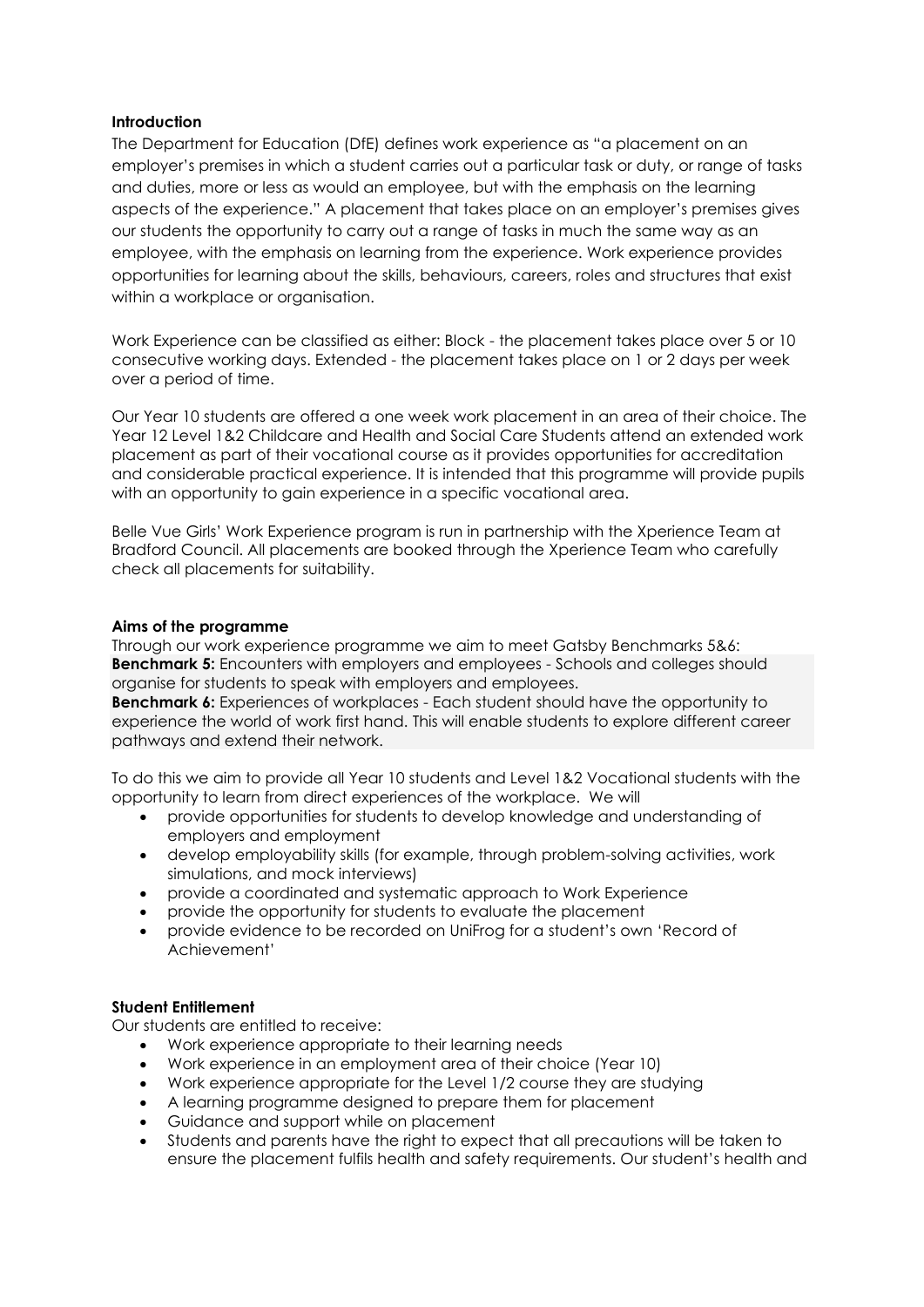safety is paramount during their placement. Placements will only take place in a Covid secure venue.

### **Objectives and benefits for students**

Through the work experience programme students should:

- Improve their self-knowledge regarding their own strengths and weaknesses enabling them to see their own place within the working community
- Improve their social skills appropriate to work e.g. Teamwork, mixing with adults other than teachers, self-presentation and punctuality.
- Improve their self-confidence
- Identify how the Academy's key focuses of; resilience, teamwork, creativity, communication and independence fit into the workplace
- Be able to make more informed decisions and choices regarding their future career pathway
- Give employers and businesses a positive view of Belle Vue Girls Academy and encourage employers to approach school directly when they have opportunities and vacancies available.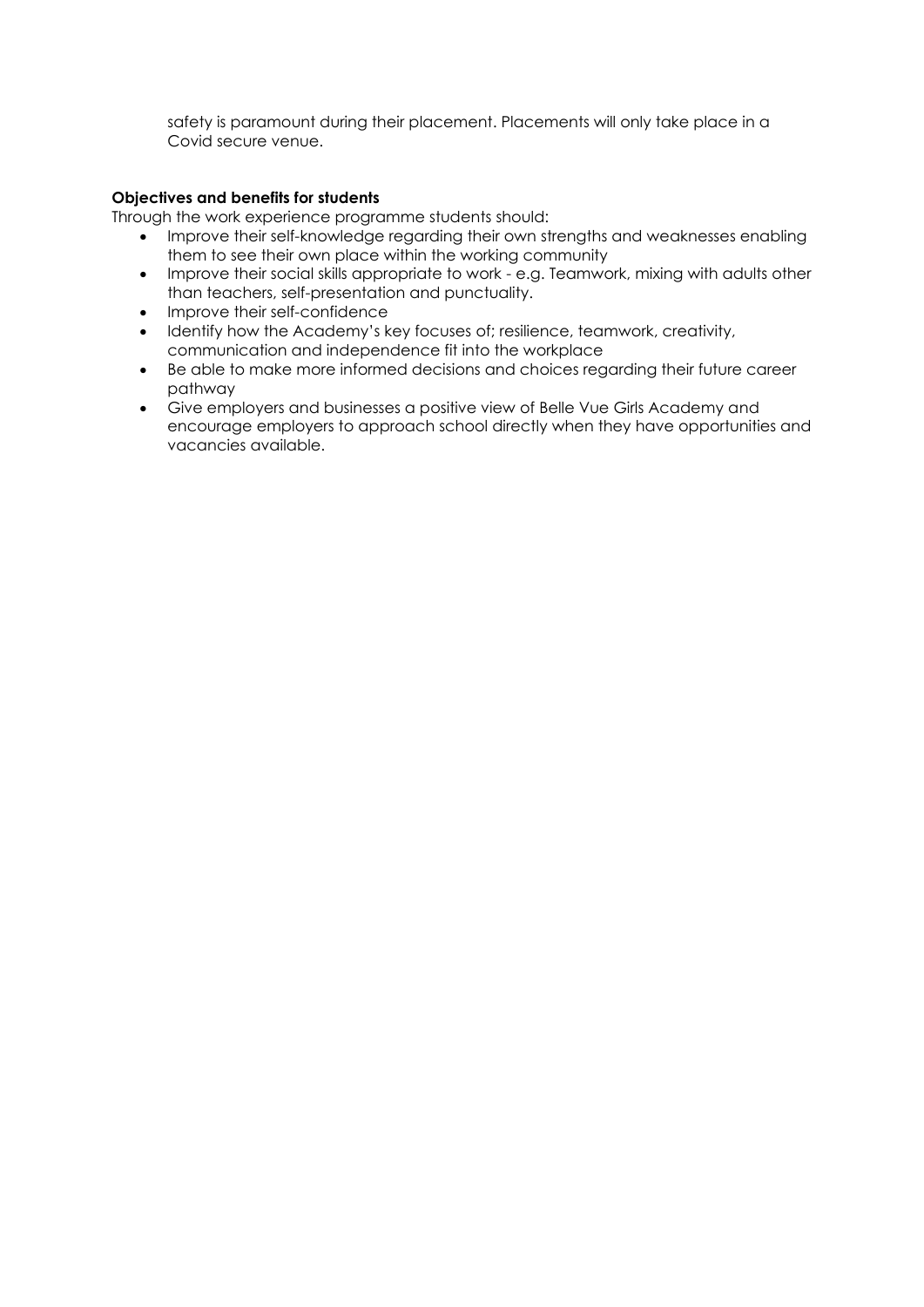# **Year 10 Programme Outline**

| October | Assembly detailing the WEX programme                           |  |
|---------|----------------------------------------------------------------|--|
|         | and information around making choices.                         |  |
|         | Students asked to write a mini personal                        |  |
|         | statement and select 3 areas of                                |  |
|         |                                                                |  |
|         | employment they would like to gain<br>knowledge and experience |  |
|         |                                                                |  |
|         | Gain signed consent of each student                            |  |
| May     | Preplacement preparation assembly                              |  |
|         | Health and Safety talk                                         |  |
|         | Placement information given to                                 |  |
|         | students.                                                      |  |
|         | Initial contact made by the students<br>$\bullet$              |  |
|         | to arrange preplacement visit.                                 |  |
|         | Work Experience Risk Assessment<br>$\bullet$                   |  |
|         | signed by Student, Employer,                                   |  |
|         | Parent/Carer                                                   |  |
|         |                                                                |  |
| June    | Final assembly before placements                               |  |
|         | commence reiterating health and                                |  |
|         | safety and expectations.                                       |  |
|         | One week placements attended                                   |  |
|         | and monitored                                                  |  |
|         | Debrief<br>$\bullet$                                           |  |
|         | Employers to receive a thank you                               |  |
|         | letter from the students.                                      |  |
|         | Students to receive a certificate of                           |  |
|         | attendance and appreciation from                               |  |
|         | school                                                         |  |

# **Year 10 Programme Outline Covid Times**

| November | WEX assembly detailing how the<br>programme will run in school<br>Students asked to write a mini<br>personal statement and select 3<br>areas of employment they would<br>like to learn more about                                                                                                                                                       |
|----------|---------------------------------------------------------------------------------------------------------------------------------------------------------------------------------------------------------------------------------------------------------------------------------------------------------------------------------------------------------|
| April    | Students to receive an update<br>$\bullet$<br>about the WEX programme                                                                                                                                                                                                                                                                                   |
| June     | Students to take part in a Work Related<br>Learning and Work Experience Day focusing<br>on:<br>employability skills and how the<br>Academy's key focus areas of;<br>resilience, teamwork, creativity,<br>communication and independence<br>fit into the workplace.<br>Key areas of employment interest<br>identified through individual choice<br>forms |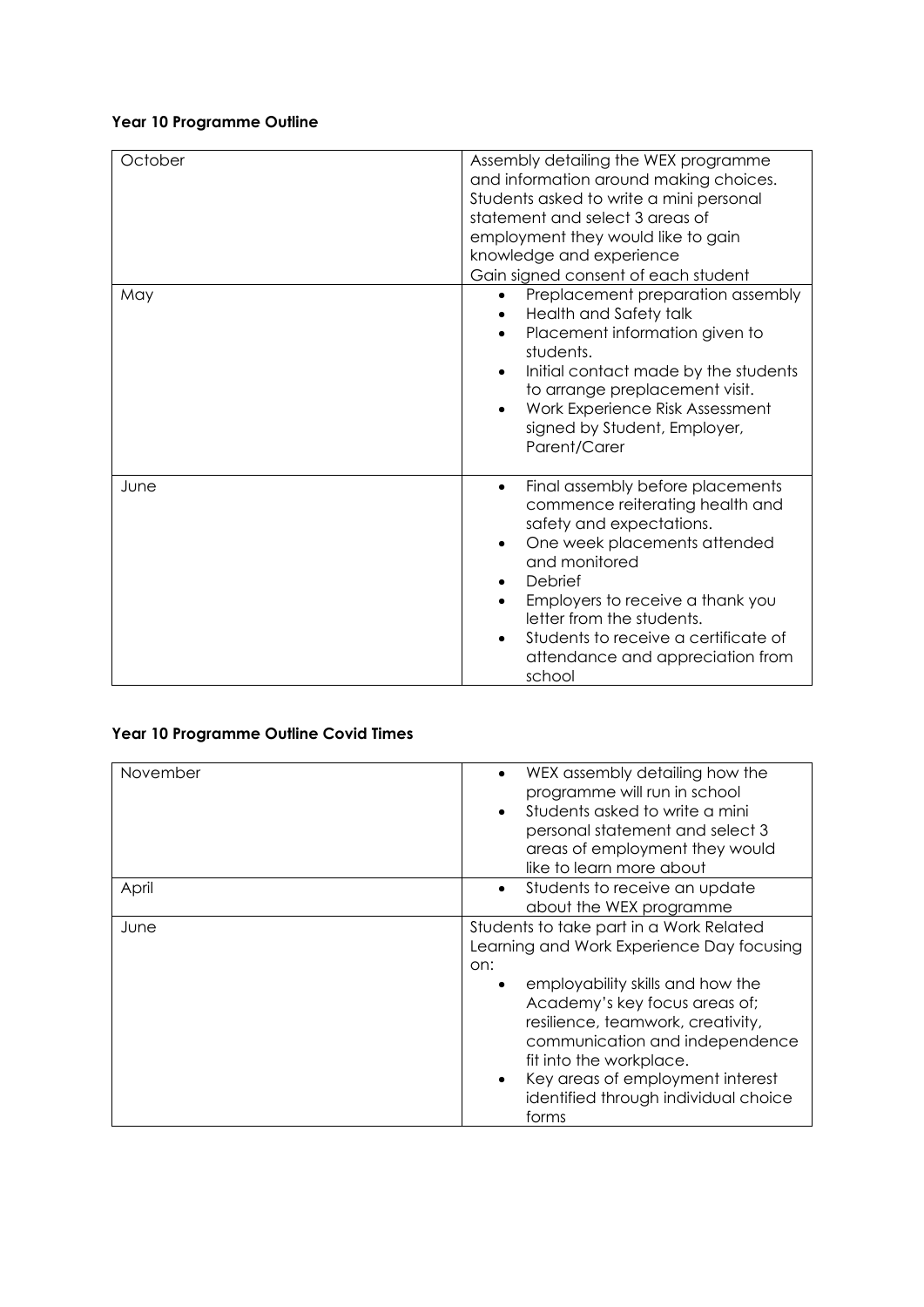# **Year 12 Programme Outline**

| September                  | Students begin their WEX<br>٠<br>programme in school.<br>Evidence submitted for DBS<br>clearance                                                                                                                                                                                                      |
|----------------------------|-------------------------------------------------------------------------------------------------------------------------------------------------------------------------------------------------------------------------------------------------------------------------------------------------------|
| October                    | Information gathered on students<br>$\bullet$<br>and students interviewed.<br>Placements allocated and all and<br>$\bullet$<br>initial contact made by the students<br>to arrange preplacement visit.<br>Work Experience Risk Assessment<br>$\bullet$<br>signed by Student, Employer,<br>Parent/Carer |
| November                   | Placements commences (as soon as<br>$\bullet$<br><b>DBS</b> received                                                                                                                                                                                                                                  |
| November - Easter Holidays | Placements attended and<br>$\bullet$<br>monitored every Monday (term-time<br>only)                                                                                                                                                                                                                    |
| April - Spring Bank        | Debrief and follow up work.<br>$\bullet$<br>Mock interviews<br>Look at options for following<br>September and start application<br>process.<br>Employers to receive a thank you<br>letter from the students.<br>Students to receive a certificate of<br>attendance and appreciation from<br>school    |

# **Year 12 Programme Outline Covid times**

| September - Spring Bank | Students begin their WEX<br>programme in school.<br>Students to develop employability<br>skills and work on building<br>confidence in the Academy's key<br>focus areas of; resilience, teamwork,<br>creativity, communication and<br>independence<br>Talks from local employers and<br>$\bullet$<br>education establishments<br>Attend accredited training suitable<br>for their course including<br>safeguarding, health and safety and<br>first aid<br>Explore options for following<br>September and start application<br>process. |
|-------------------------|---------------------------------------------------------------------------------------------------------------------------------------------------------------------------------------------------------------------------------------------------------------------------------------------------------------------------------------------------------------------------------------------------------------------------------------------------------------------------------------------------------------------------------------|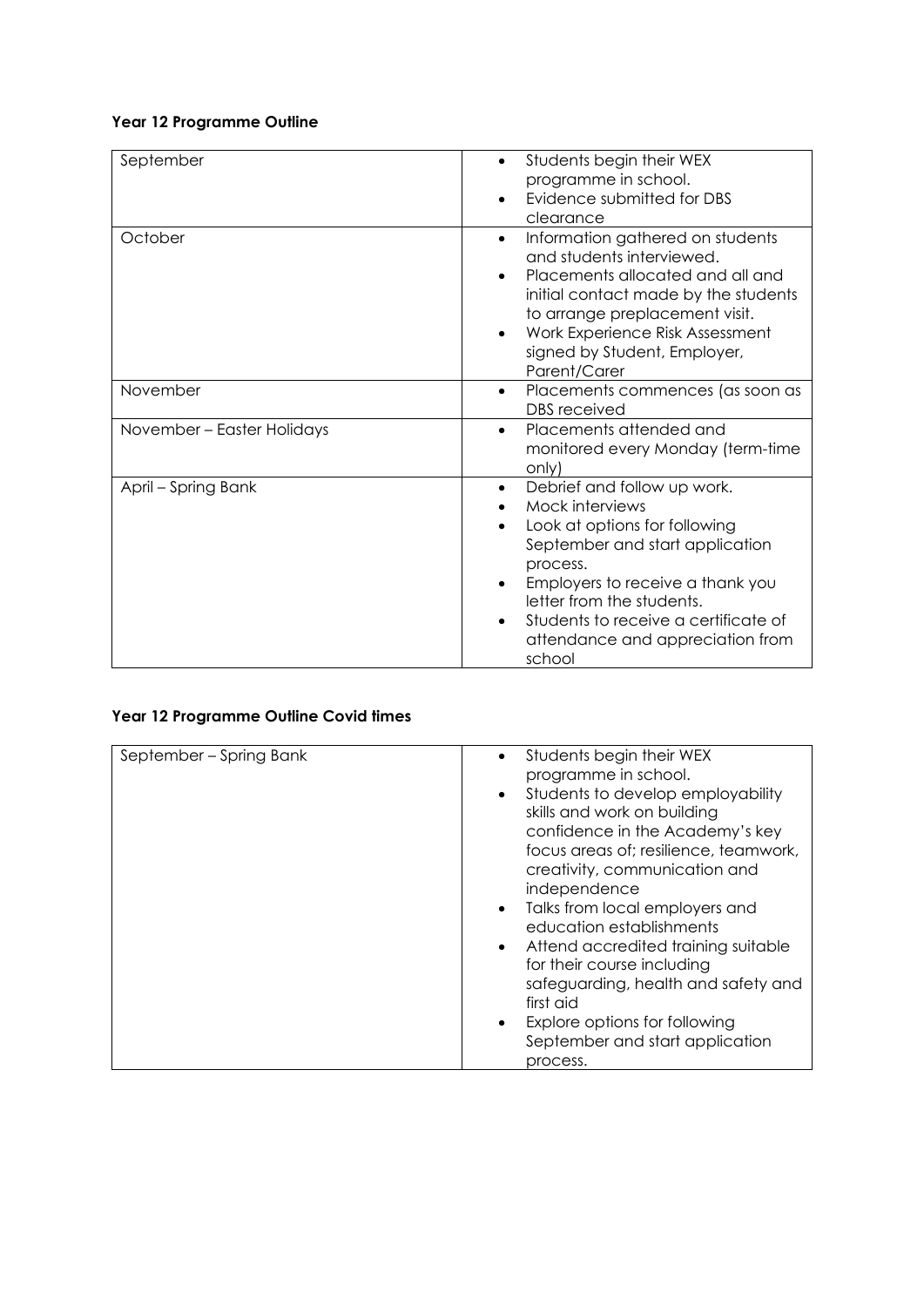# **Placement preparation**

All pupils involved in a work experience placement will participate in preparatory work prior to a placement. This will include:

- Health and Safety Training run by Keighley Worksafe or a member of school staff.
- A detailed explanation of the work experience programme, its purpose, and what is expected of them.
- Pre placement visit/interview
- Information on keeping a placement diary/journal
- Year 12 students will also receive some training around safeguarding, first aid and health and hygiene

# **Allocating Placements**

All external work experience placements are booked through the Xperience Team at Bradford Council who carefully check all placements for suitability. This includes health and safety checks on the employer's premises as well as checks on the employer's public and employer liability insurance arrangements. Where pupils wish to arrange their own placement details of the placement are given to Xperience who will arrange for the necessary suitability and health and safety checks to be undertaken.

Students home address and travel arrangements are taken into consideration when placements are allocated and every effort is made to place them somewhere that is easily accessible by foot or public transport.

# **Year 10**

Students are asked to complete a choices form: writing a mini personal statement and selecting three areas in which they would like to attend a placement. They are encouraged to look at areas which reflect their interests and possible career aspirations. Their personal statement, choices, ability and feedback from form tutors (in terms of attendance and behaviour) is then used to find a suitable placement.

Placements are generally within the Bradford district but where students are happy to travel placements are sourced further afield (Leeds city centre) which can open up additional opportunities. Students have the option of being able to arrange their own placement or school will arrange it for them.

#### **Year 12**

Students are allocated a placement within the Childcare or Health and Social Care sector (course dependant). Information is gathered from teachers on each student regarding their attendance, punctuality and attitude. Each student is interviewed to access their individual interests and aspirations so that placements are suitable and meaningful.

Students will only access placements with approved employers who are recognised as experienced providers of work experience placements

Once a placement has been confirmed students will receive documentation from Xperience:

- Job description:
	- o Company contact
	- o Key tasks
	- o Expectations
- Risk Assessment
	- o Risk Level
		- o Risk/Control measures
	- o Details of anything they are prohibited from or using

Students are then encouraged to make contact with the lead person at the placement to introduce themselves and arrange a pre-placement visit.

No student will attend a placement until:

- All health and safety and insurance checks have been made
- All documentation is signed by the student, the employer and a parent/guardian.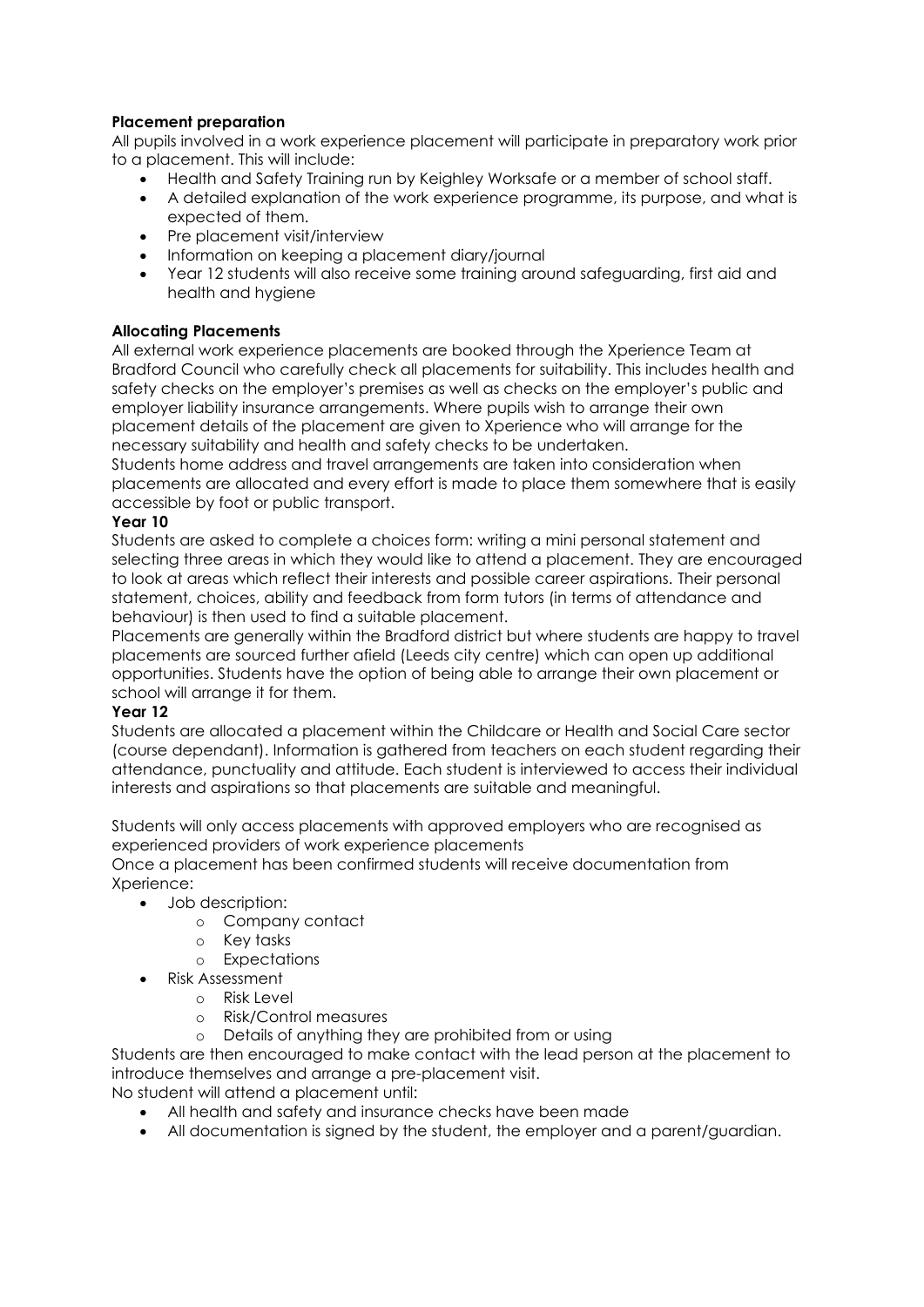#### **Equal Opportunities for all students**

All pupils regardless of culture, gender, ability, social background or physical ability must have equal access to work experience and to all available placements. A student's medical or health condition will be taken into consideration prior to organising a work experience placement if it is in their best interest. Students with additional needs may attend placement on a reduced schedule and be accompanied by a member of school staff to ensure their wellbeing and safety.

# **Monitoring**

It is a requirement of the HSE that all work experience placements are monitored. All placements are monitored through teacher visits to the student's work placement. Staff on monitoring visits should ask the students about the tasks that they are performing and the level of supervision and training that they have received, if this is believed to be insufficient, it will be raised immediately so appropriate action can be taken. There must be a written record of each visit or telephone contact.

# **Year 10**

• A phone call on the first/second day of the placement to ensure the student has arrived safely and on time, and to arrange a convenient time for them to be visited by a member of school staff.

#### **Year 12**

• Weekly telephone call to ensure the student has arrived safely and on time and to check that all is well. All students will be visited on placement at least twice by a member of school staff.

Students are asked to complete a Work Experience Journal detailing:

- Placement and Employer details
- Day to day diary
- Training received
- Employer comments/assessment
- Personal reflection

It is a requirement of the HSE that all work experience placements are monitored. These visits provide a useful opportunity to ask students if they have any health and safety concerns and to discuss the practical ways in which risks are controlled. Staff on monitoring visits should ask the students about the tasks that they are performing and the level of supervision that they have received. If the level of supervision is believed to be insufficient, this should be raised with the employer and school and so that action can be taken. There is a checklist for Teacher Visits and a record of all visits made.

There must be a written record of each visit or telephone contact including information on health and safety.

#### **Debriefing Programme**

Once back in school the students are encouraged to reflect on their work experience and think about the differences between school and the workplace. Students are encouraged to write a thank you letter to their employer.

#### **Reporting**

On the successful completion of a work experience placement the details of each students placement will be recorded on UniFrog.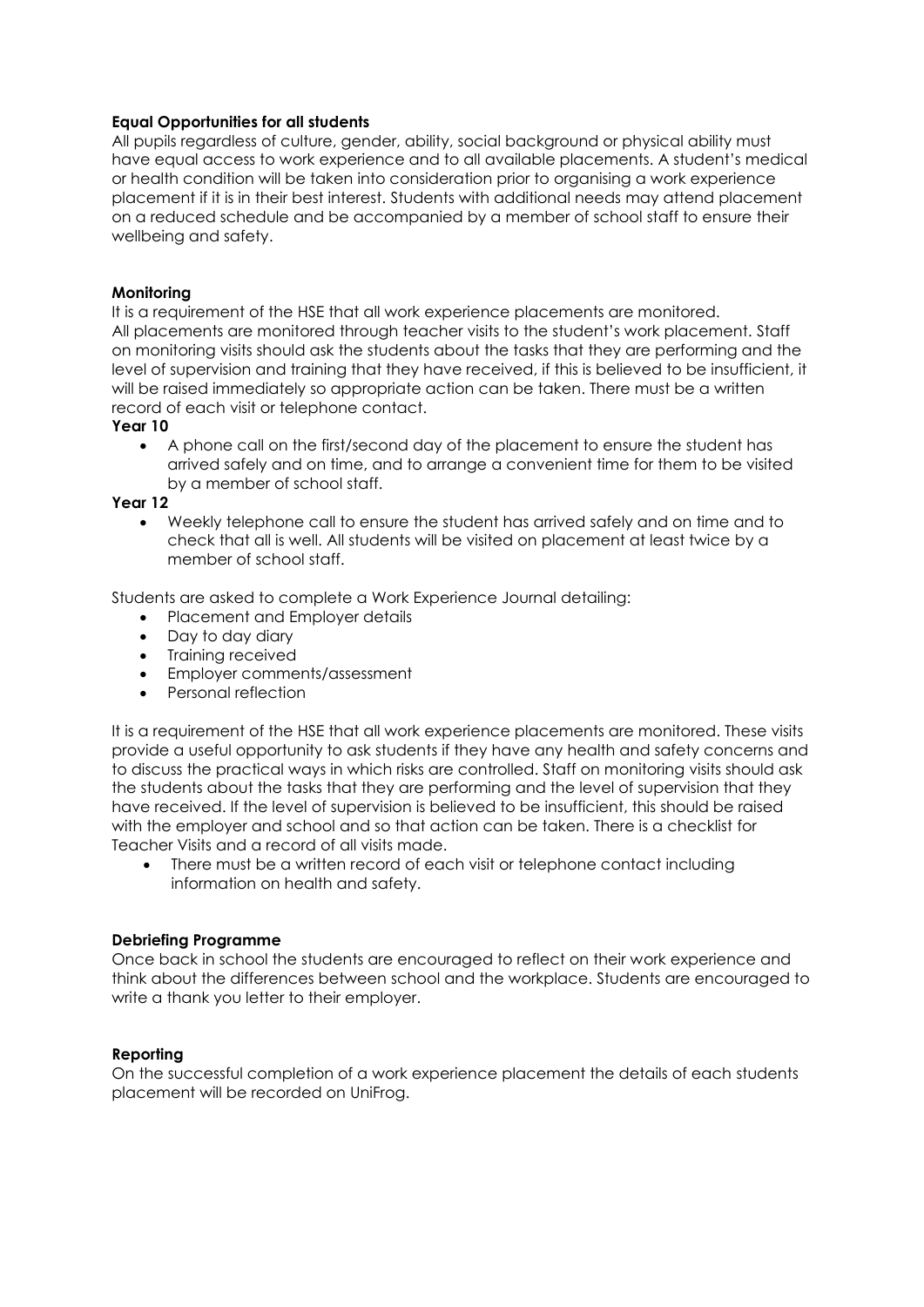# **Evaluation**

The Work Related Coordinator will prepare an Evaluation Report evaluating all aspects of the program outlining those aspects that have worked well and those for development which can form part of the next years Action Plan.

# **Roles and responsibilities**



Our Governors have responsibility for ensuring that we meet our requirements under the law for maintaining health and safety and curriculum requirements. Our Head Teacher is responsible for ensuring adequate resources are made available.

The WRL Co-ordinator together with the Assistant Head is responsible for ensuring that the programme is developed and delivered in an integrated way across the entire curriculum. The WRL Co-ordinator is responsible for all aspects of programme delivery including developing the learning programme, ensuring health and safety and policy production.

#### **Health and Safety**

All students **must** be placed in work experience placements, which have been health and safety checked by Xperience at Bradford Council. This will ensure that the safety of students is maintained while they are on work experience. Xperience will ensure that the employers concerned have employer liability insurance and robust systems in place for ensuring that the safety of learners is ensured. When the Approval and Consent Form is returned to the WRL Co-ordinator it must be checked to see that it is fully completed.

Responsibility for the health and safety of students on work experience lies with the school, employers, parents and with the students themselves:

- School will brief students on the importance of following health and safety requirements whilst on placement
- Students are encouraged to respect the working environment and not take risks.
- Parents are told, in case of illness, to inform both their placement and school as soon as possible. The WRL Co-ordinator will ensure that the placement are aware and likewise employers are required to inform school of any non-attendance in which instance the WRL Coordinator will ring home and investigate.

There will be a "School Emergency Contact" (WRL Co-ordinator) who the students can contact in case of an emergency, the contact details will be in the Work Experience Logbook.

In addition, the school has a policy that provides Personal Accident insurance cover to all pupils undertaking activities in relation to the school curriculum and this does include participation in the work experience scheme.

Any student with additional needs or health concerns will have a personal Risk Assessment that will be shared with the employer prior to the start of the placement.

#### **Links to student guidance and development**

Work experience is an integral part of the Careers Education and Guidance Programme at Belle Vue Girls' Academy. We recognise the unique value of well-organised work experience